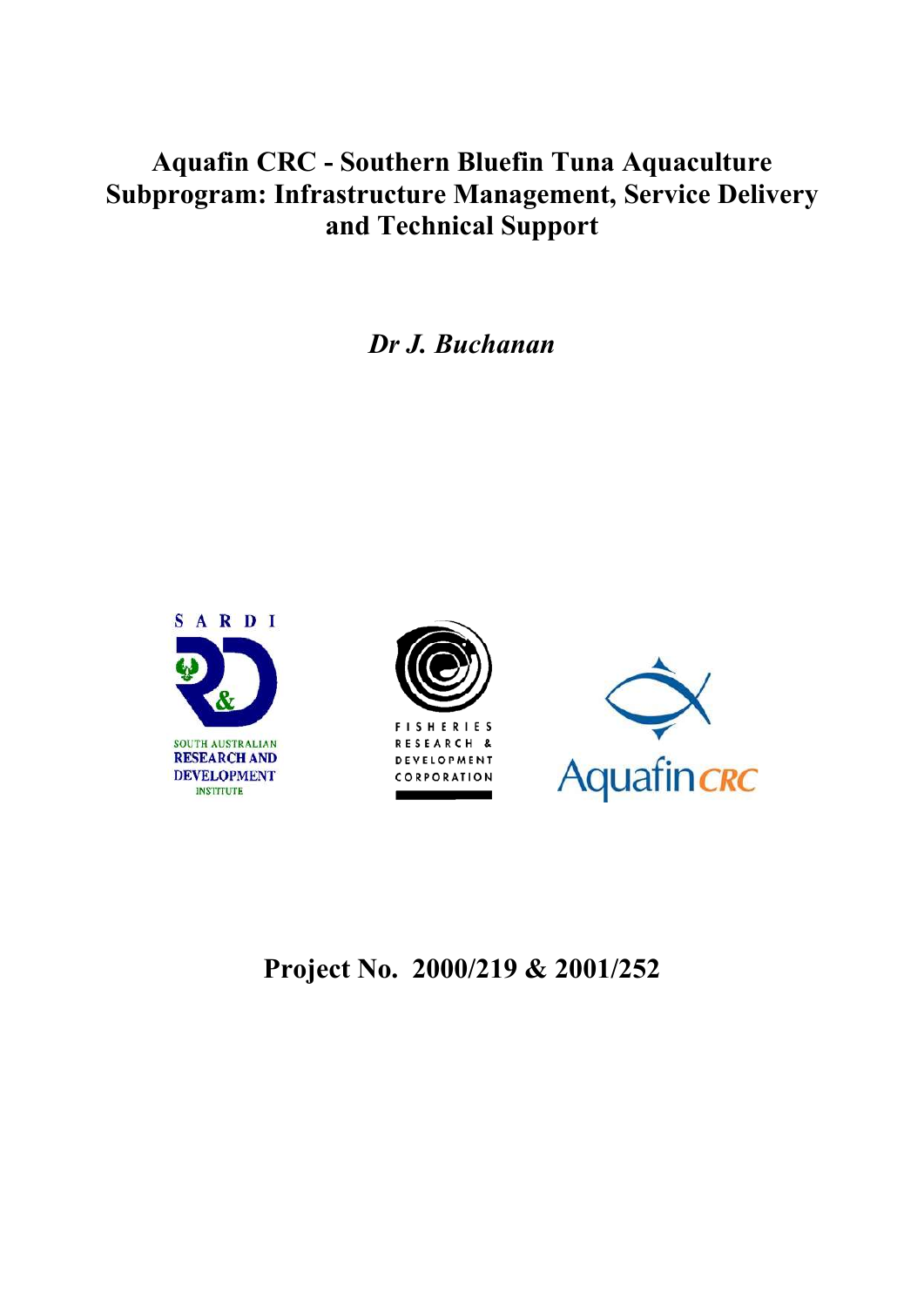## 2000/219 & 2001/252: Aquafin CRC - Southern Bluefin Tuna Aquaculture Subprogram: Infrastructure Management, Service Delivery and Technical Support.

## PRINCIPAL INVESTIGATOR:

Dr Jeffrey Buchanan Senior Tuna Research Farm Scientist Department of Primary Industries & Resources SA (SARDI Aquatic Sciences) Lincoln Marine Science Centre PORT LINCOLN SA 5606 Ph: 08 8683 2527 Fax: 08 8683 2520 Email: buchanan.jeffrey@saugov.sa.gov.au

#### CO-INVESTIGATOR:

Mr Steven Clarke Southern Bluefin Tuna Subprogram Leader Aquaculture Program Leader Aquafin CRC Program Leader - Production Department of Primary Industries & Resources SA (SARDI Aquatic Sciences) 2 Hamra Avenue WEST BEACH SA 5024 Ph: 08 8200 2443 Fax: 08 8200 2481 Email: clarke.steven@saugov.sa.gov.au

#### PARTICIPATING INSTITUTIONS:

South Australian Research and Development Institute (SARDI) Tuna Research PO Box 1511 PORT LINCOLN SA 5606

South Australian Research and Development Institute (SARDI) Aquatic Sciences PO Box 120 HENLEY BEACH SA 5022

#### Copyright Information

This work is copyright. Except as permitted under the Copyright Act 1968 (Cth), no part of this publication may be reproduced by any process, electronic or otherwise, without the specific written permission of the copyright owners. Neither may information be stored electronically in any form whatsoever without such permission.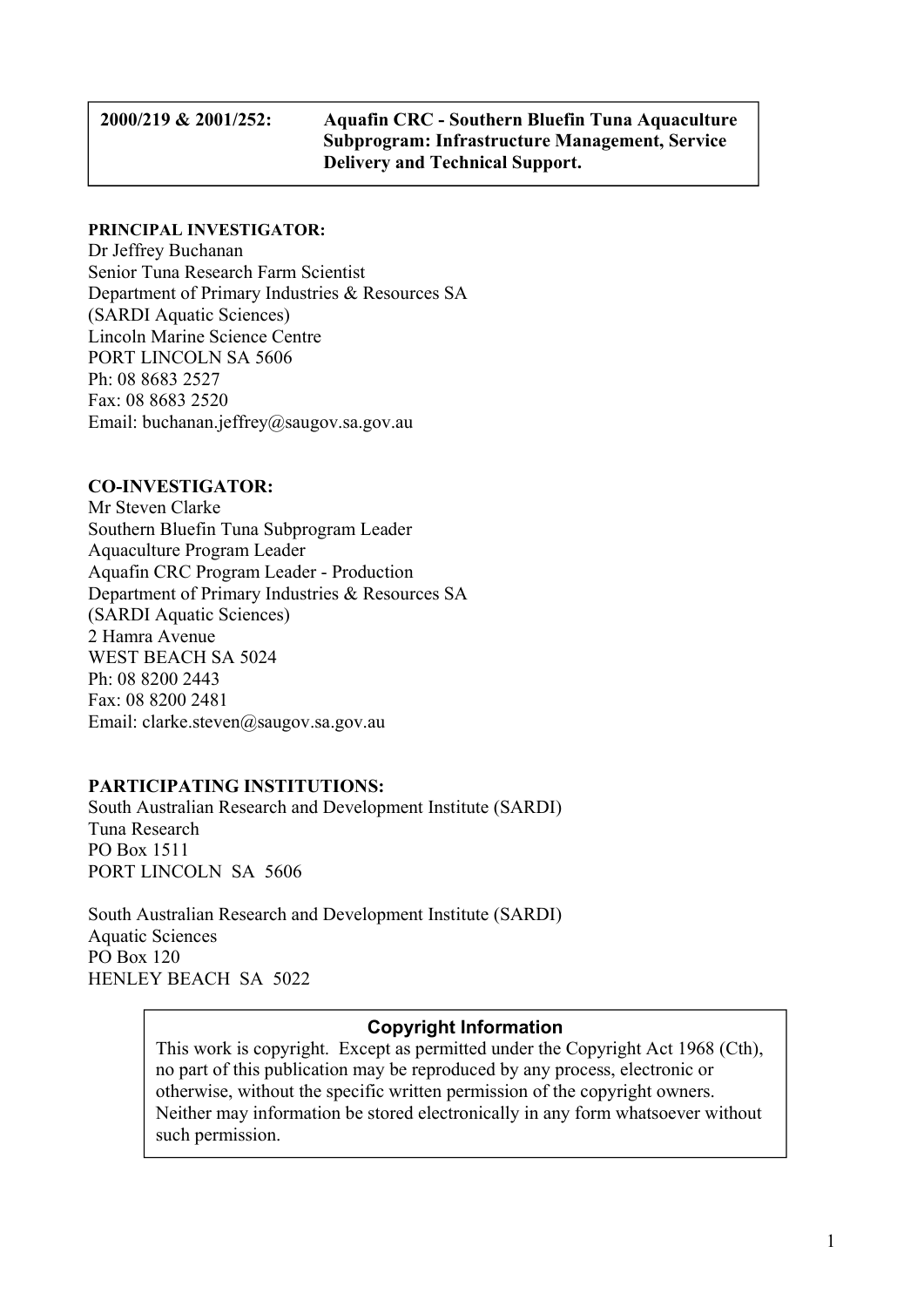# **Table of Contents**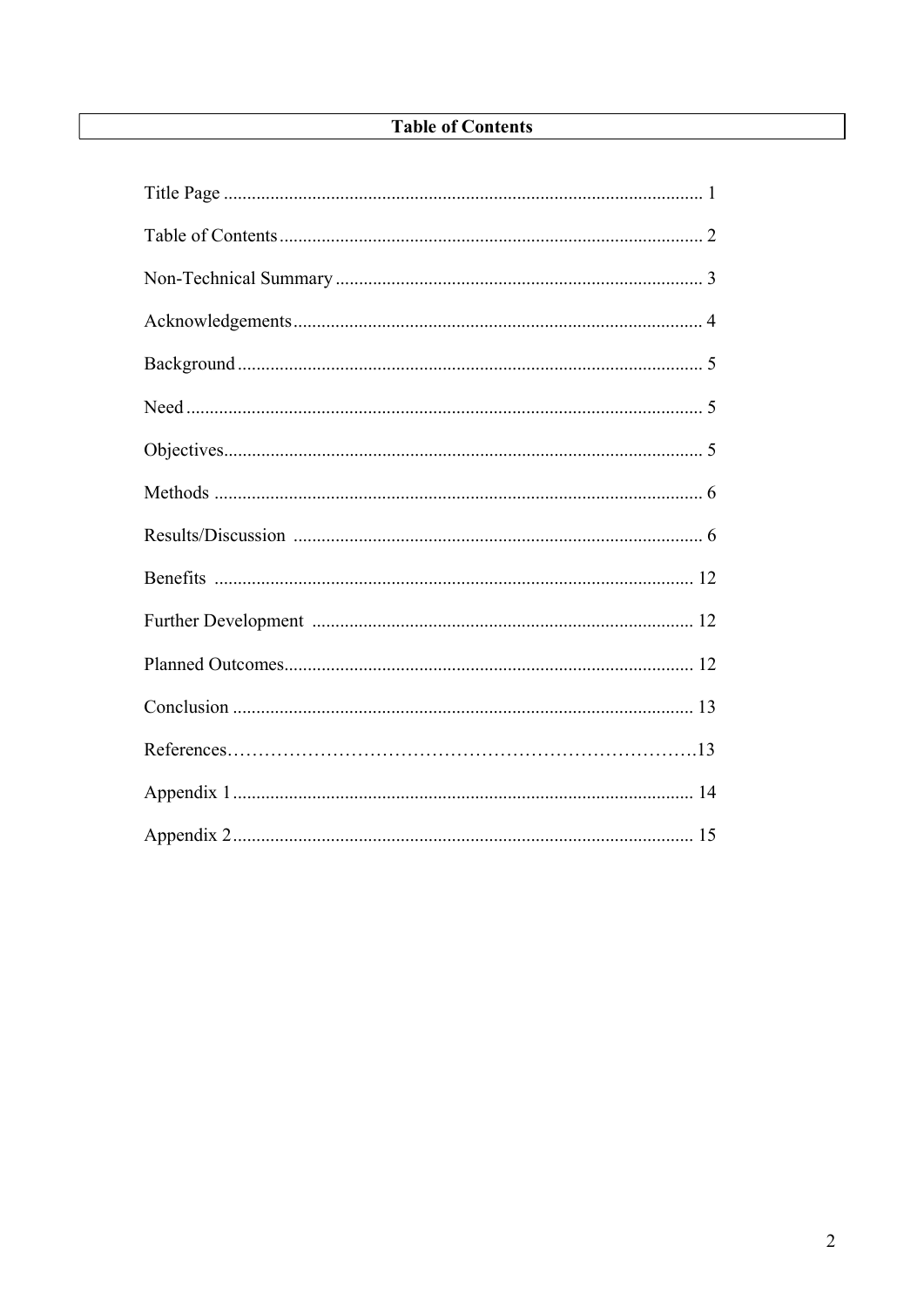## 2000/219 & 2001/252: Aquafin CRC - Southern Bluefin Tuna Aquaculture Subprogram: Infrastructure Management, Service Delivery and Technical Support.

#### PRINCIPAL INVESTIGATOR: Dr Jeffrey Buchanan

Senior Tuna Research Farm Scientist Department of Primary Industries & Resources SA (SARDI Aquatic Sciences) Lincoln Marine Science Centre PORT LINCOLN SA 5606 Ph: 08 8683 2527 Fax: 08 8683 2520 Email: buchanan.jeffrey@saugov.sa.gov.au

## OBJECTIVES:

- 1. Provide and maintain a managed (staff and budgets) facility as required by other project PI's undertaking small scale, experimental, high risk and/or novel research and development activities requiring live SBT.
- 2. Ensure, to the level of resources available, that the research facility and procedures are world best practice scientifically as well as from an industry perspective.
- 3. To coordinate and therefore optimise the use of the limited resources available for research and development requiring live SBT in a managed research environment, through the development of an agreed project Annual Operating Plan.
- 4. To complete, in consultation with other project PI's, the planned research and development activities designated in the project Annual Operating Plan, providing the agreed outputs (generally data) in an orderly and timely manner.

# OUTCOMES ACHIEVED

The direct outcomes of this project were:

- 1) The delivery of a successful experimental service to project principal investigators utilising live SBT in a controlled and managed experimental environment.
- 2) The provision of appropriate samples and/or data to project principal investigators reliant on this service.
- 3) Improved understanding of the behaviour of SBT associated with advances in feed development and farm husbandry practices affecting product quality.

The long-term outcomes of the two key projects relying in large part on the services of this project include:

- 1) A more sustainable tuna farming industry through reduced reliance on baitfish and a single nutrient source for production.
- 2) An enhanced understanding of SBT responses to nutritional inputs and feeding behaviour.
- 3) A suitable manufactured feed that meets the criteria of "easy to handle, easy to store, highly acceptable and efficiently utilised".
- 4) Improved understanding of SBT product quality leading to better farm management practices resulting in enhanced product quality and higher market prices.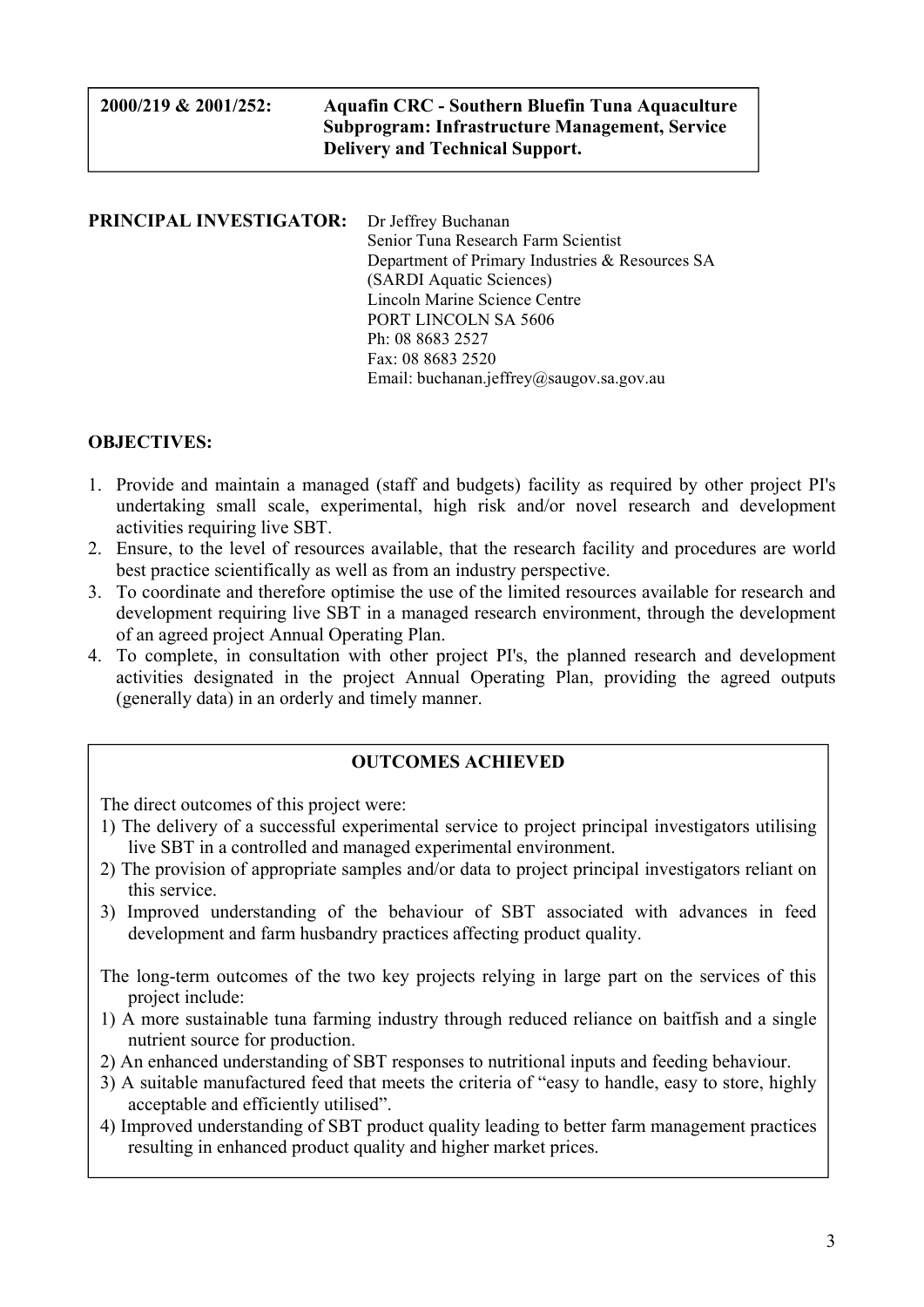# NON TECHNICAL SUMMARY:

The project provided scientific and technical support to research projects involving live Southern Bluefin Tuna (SBT) under controlled conditions. These were primarily conducted by the Aquafin CRC and FRDC and managed through the SBT Aquaculture Subprogram. Four experiments were undertaken in relation to SBT product quality (FRDC No. 2001-248) and nutrition (FRDC No. 2001-249), three on the Tuna Research Farm and one on the Stehr Group commercial farm. Support was also given to a range of other projects, including ones associated with "bait fish composition" (FRDC No. 2000-221), "commercial pilot-scale manufactured feed trials" (FRDC No. 2001-201), "environment: farm waste characterisation" (FRDC No. 2001-103) and "health: development of cell lines for virology" (FRDC No. 2001-200). The experiments were successfully completed in accordance with the annual operating plan finalised with the SBT Aquaculture Subprogram Steering Committee. The support by this project to the others was gratefully acknowledged by the principal investigators of each project. Results and outcomes from the experiments are presented in the final report of each of the associated projects, rather than in this report.

In the conduct of the above specified experiments, this project utilised 259 live SBT in multiple 12m diameter experimental pontoons and one 32m diameter holding pontoon, as well as provided support to complete the experiment using 72 SBT maintained on the Stehr Group commercial farm. Tuna harvested after early experiments had not reached market size and prices were poor. Tuna harvest following later experiments had been able to reach close to industry-standard condition and received much higher prices. Significant mortalities occurred early in the season mainly due to seal attacks, which previously had not been a problem, and also due to some stress related bacterial infections. Improved electric fencing was installed to minimise the seal attack problem.

Relocation of the Tuna Research Farm to more waters seaward of Boston Bay is recommended to minimise health issues, enhance production and better represent commercial farm conditions, an important element in facilitating the acceptance of research results by commercial SBT farmers.

KEYWORDS: Southern Bluefin Tuna, Aquaculture.

## ACKNOWLEDGEMENTS:

This project was completed as part of the Aquafin CRC. Financial support from the Fisheries Research and Development Corporation and the South Australian Government is also gratefully acknowledged. Brenton Ebert, Richard Morrison, Michael Bartsch and Beverly Stephens played a vital role in the completion of this project.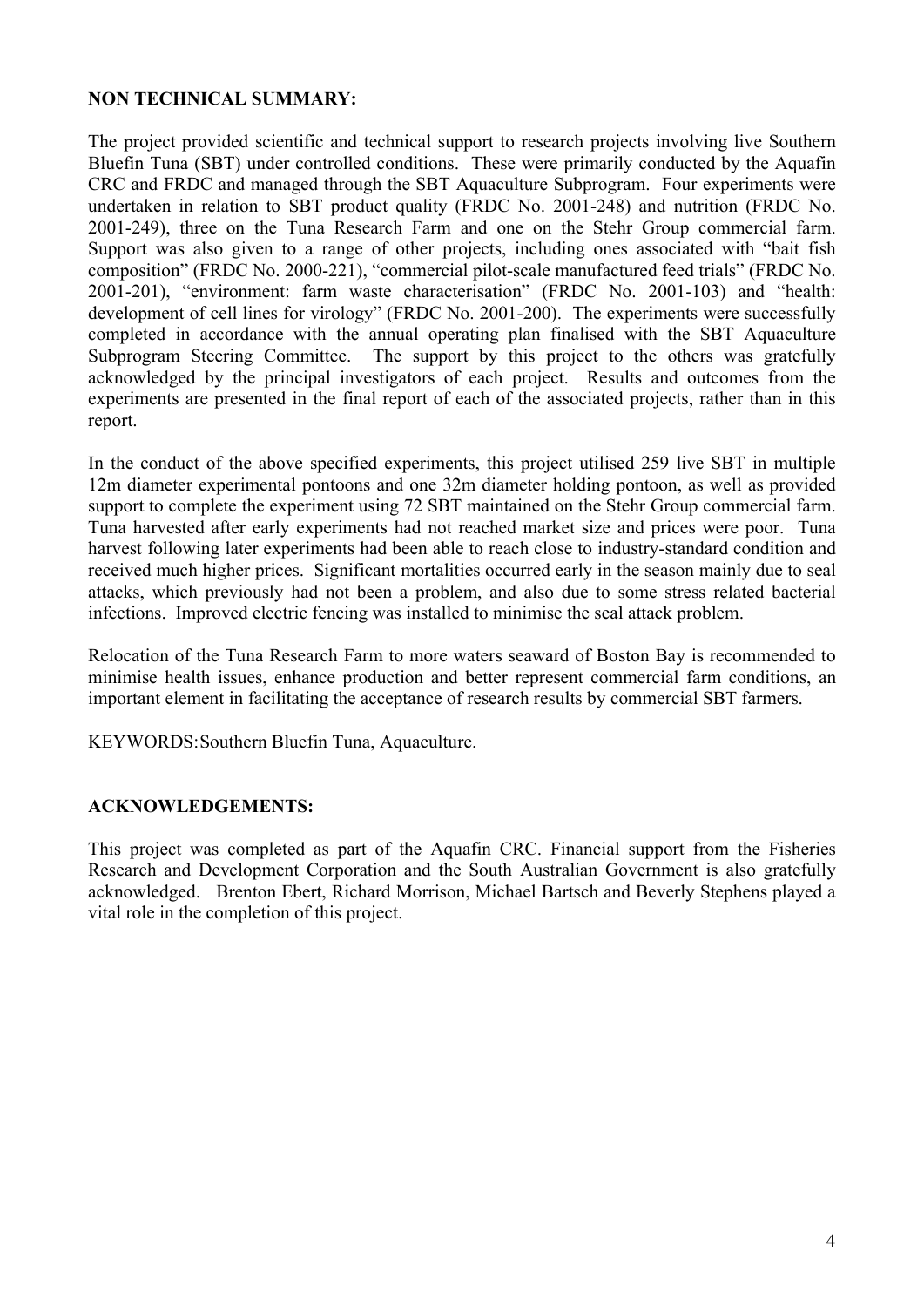## BACKGROUND:

The southern bluefin tuna (SBT) aquaculture industry has grown to be worth \$302 million since its inception in 1990 (Knight, 2002). It is now a major regional employer in South Australia (Econsearch, 1999). As nearly 100% of the available SBT quota in now being utilised for aquaculture, further growth opportunities for the industry will depend in the short to medium term on longer holding of tuna, improving growth rate, improved survival rates and value adding of product. The Cooperative Research Centre for Sustainable Aquaculture of Finfish (Aquafin CRC), Fisheries Research and Development Corporation (FRDC) and the Southern Bluefin Tuna Aquaculture Subprogram address these industry research priorities through a range of projects.

This project provided the infrastructure, expertise and scientific support to conduct the research associated with a number of the other projects that involve live, or recently live, tuna. In doing this, this project co-ordinated field activities, minimised duplication of infrastructure and enabled researchers with specific expertise in particular scientific disciplines, but not located in Port Lincoln, to actively participate. Experimental data from each of the supported projects are analysed and reported by the principal investigator of the relevant project.

## NEED:

This project is essential for cost effective and cohesive research and development (R&D) aimed at meeting the priority needs of the highly successful SBT aquaculture industry. While the industry has developed rapidly since its initiation in 1990, R&D is a pivotal requirement to underpin its development and assure the long-term sustainability of the industry. This project is focused on maintaining an offshore SBT R&D capability.

It involves providing services to support:

- research activities undertaken on and around offshore commercial tuna farms;
- managing and coordinating the infrastructure for small scale, experimental, high risk and/or novel research and development activities utilising live SBT and more controlled conditions; and
- management of the tuna aquaculture component of the SARDI onshore facilities at the Lincoln  $\bullet$ Marine Sciences Centre (LMSC) and other locations in Port Lincoln.

## OBJECTIVES:

- 1. Provide and maintain a managed (staff and budgets) facility, as required by other project PI's undertaking small scale, experimental, high risk and/or novel research and development activities requiring live SBT.
- 2. Ensure, to the level of resources available, that the research facility and procedures are world best practice scientifically as well as from an industry perspective.
- 3. To coordinate and therefore optimise the use of the limited resources available for research and development requiring live SBT in a managed research environment, through the development of an agreed project Annual Operating Plan.
- 4. To complete, in consultation with other project PI's, the planned research and development activities designated in the project Annual Operating Plan, providing the agreed outputs (generally data) in an orderly and timely manner.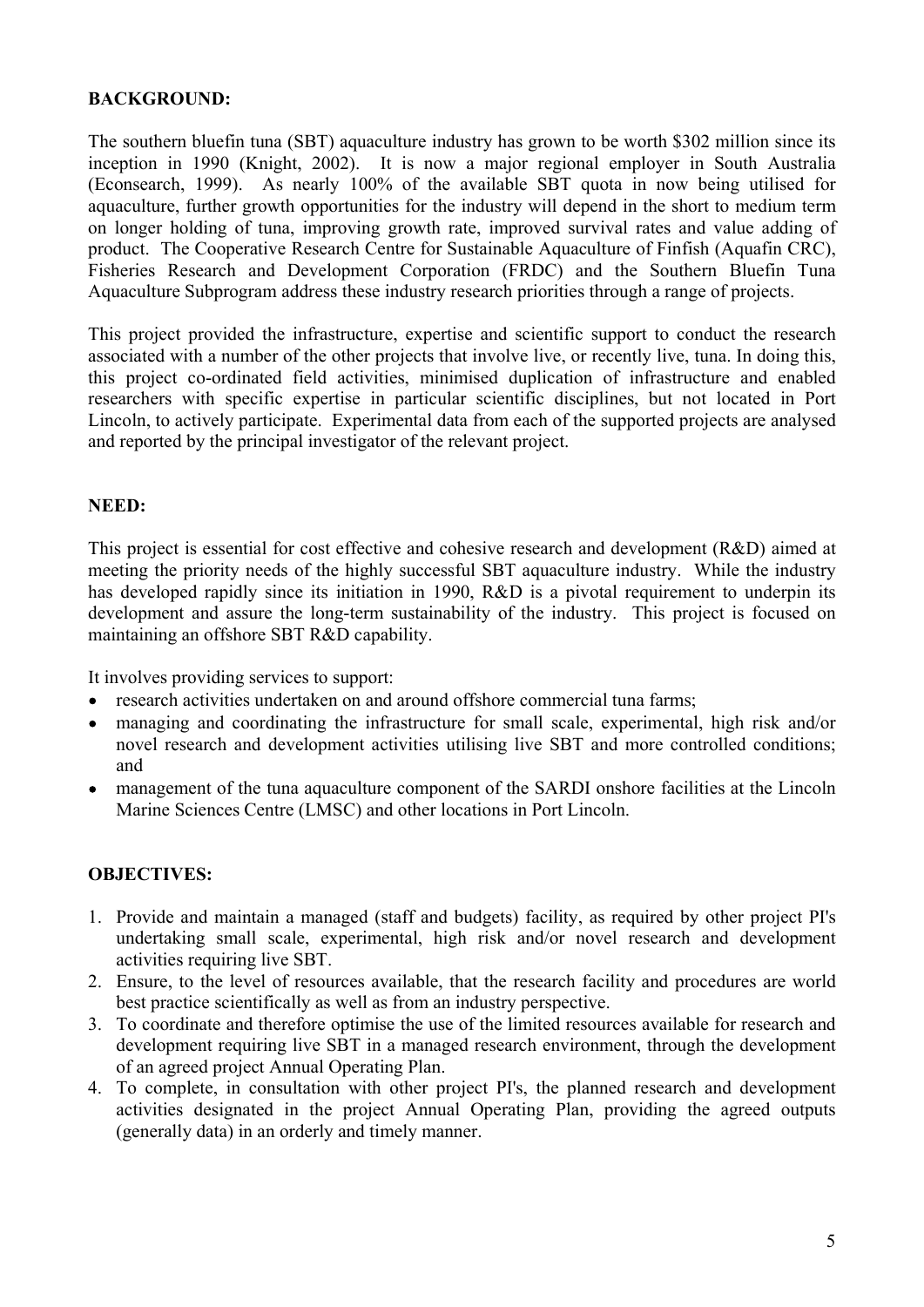# METHODS:

An overview of Tuna Research Farm (TRF) operations are described here; details of the methods associated with individual experiments are presented in the final reports for the relevant projects.

This project supported the SBT Aquaculture Subprogram by maintaining and conducting, in association with other project PIs, controlled small-scale experiments with live SBT. The yearly research cycle involved three parts, preparing and setting up the research farm for the season, conducting the agreed experiments documented in the Annual Operating Plan whilst maintaining the SBT and infrastructure as well as marketing the SBT harvested, and finally documenting and disseminating the outcomes of the designated research.

Setting-up for experiments was conducted in October to December with preparation and deployment of infrastructure. Nets and pontoons were cleaned and repaired, and vessels and vehicles serviced. One 32m diameter pontoon and seven 12m pontoons were deployed. Anchors, feed storage and handling equipment were also prepared.

Approximately 5.5 tonnes of SBT quota, provided by the TBOASA, were delivered by a commercial tuna farmer in early February. These tuna were then maintained on the TRF until no longer needed for experimental purposes.

SBT were maintained according to the protocols of the individual experiments. Feeding involved the delivery, defrosting and weighing of feeds onshore, and feeding the SBT in the pontoons twice daily at sea, with the amount of feed fed weighed and documented. During experiments, contracted divers inspected nets and recovered any SBT mortalities. At the end of most experiments SBT were harvested, weighed and sampled before being marketed. SBT were processed commercially and sent to Japan as fresh chilled product. Funds from their sale were used to offset the costs of research; they formed a significant component of the annual TRF budget.

The post-experimental period involves the collation, reporting and dissemination of data and outcomes.

## RESULTS/DISCUSSION (OVERVIEW OF EXPERIMENTS COMPLETED)

## PREFERENCE EXPERIMENT

The preference trial was completed during March 2002 to the pre-schedule provided by Dr Robert van Barneveld, Barneveld Nutrition (Co-Principal Investigator of project: FRDC No. 2001-249). The experimental procedures for intensive preference comparisons were the same as used in 2001. Five pontoons were set up, each with five SBT, to evaluate their preference for five natural aquaproduct pellet coatings/attractants applied to pellets provided by Skretting Australia at SARDI's Australasian Experimental Stockfeed Extrusion Centre. Good pellet apparent intakes were maintained by the SBT throughout this experiment, though five unexplained mortalities occurred towards the end of the trial. All diets were well accepted; the differences between them were not as clearly apparent as during a similar trial looking at other treatments the previous year. The data were forwarded to Dr Robert van Barneveld, who is overseeing their detailed analysis and interpretation.

#### DRIER PELLET EXPERIMENT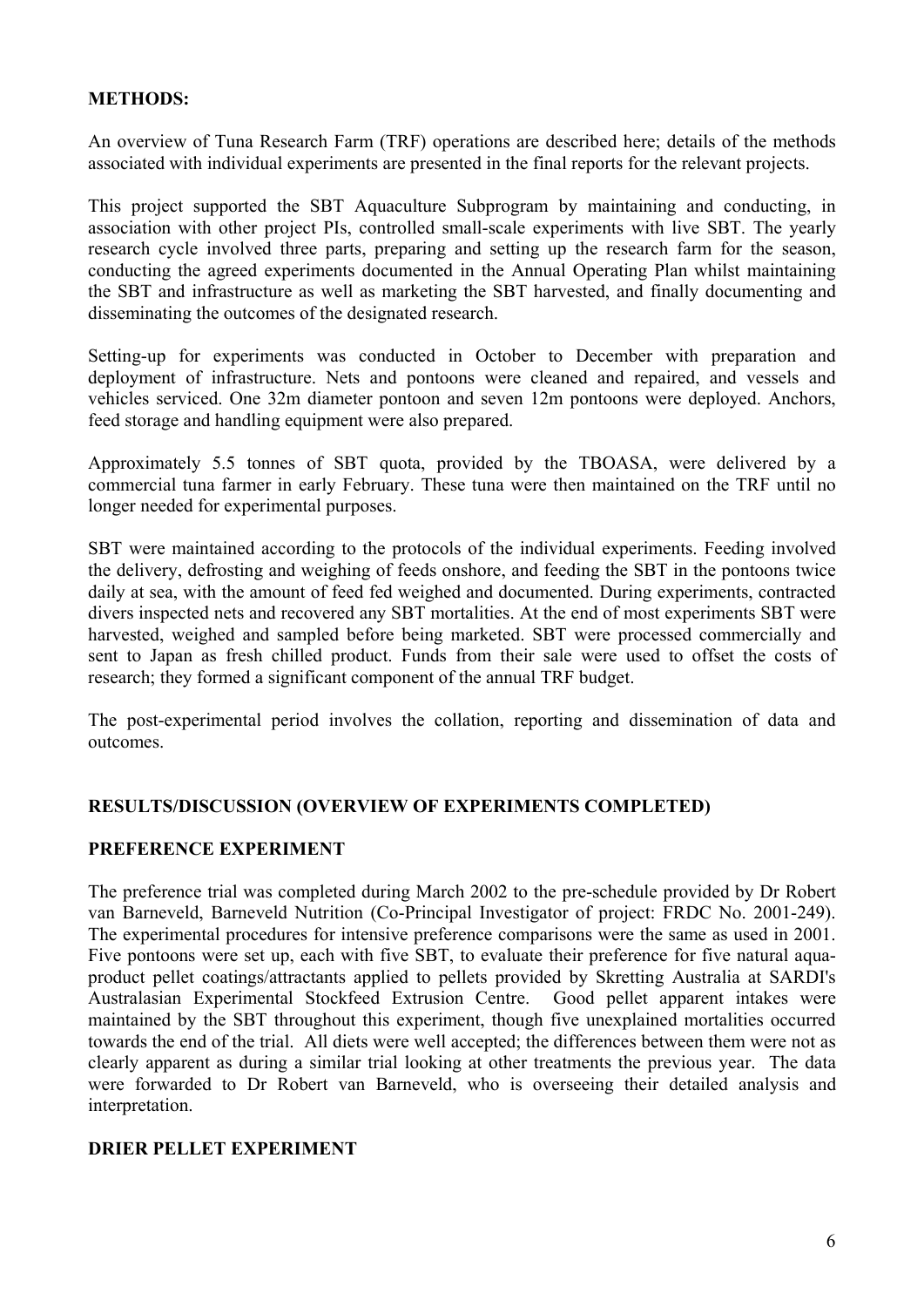Following the completion of the preference trial, four pontoons with ten SBT in each were set up on the TRF in April 2002, to a pre-schedule supplied by Dr Robert van Barneveld and Dr Craig Foster, Skretting Australia, (Co-Principal Investigators of project: FRDC No. 2001-249). The experiment was to compare apparent feed intakes of SBT fed the standard commercial 20mm pellet as compared to a much drier 20mm pellet (both supplied by Skretting Australia). Apparent intake was compared over a four-week period of closely monitored feeding. Overall, apparent intakes were quite low  $\left(\sim 400 \frac{g}{\text{tuna}}\right)$  in this period, though there were no SBT mortalities in these pontoons. The data have been forwarded to Dr Robert van Barneveld who is overseeing their detailed analysis and interpretation.

# HARVEST STRESS SHELF-LIFE EXPERIMENT

Forty SBT were harvested at the end of the drier pellet trial and ten at the commencement of the vitamin trial. During these harvests an opportunistic experiment, that met with their project objectives, was conducted by Dr Philip Thomas (Principal Investigator of project FRDC No. 2001- 248) and Trent D'Antignana, a PhD student, characterising the relationships between harvest stress, resting, tissue glycogen levels and the subsequent shelf life of tuna.

# HARVEST STRESS COMMERCIAL TUNA EXPERIMENT

Project staff negotiated with the Stehr Group (involved in project FRDC No. 2001-201) for the "harvest stress commercial tuna experiment" experiment to be undertaken with SBT research quota held in two commercial tuna pontoons. The pre-schedule for the experiment was supplied by Dr Philip Thomas (FRDC No. 2001-248). The SBT were fed in a commercial manner from the time they were stocked, either on pellets (one pontoon), or on baitfish (the other pontoon). A Stehr Group company vessel, manned by company staff and researchers, undertook the harvest of 72 SBT with a mean live weight of 31.6kg on two occasions, one week apart, in June (figure1). These tuna had been pre-sold to the Stehr Group at \$15/kg with the low price reflecting the costs associated with the company feeding the tuna and providing the harvest vessel. The data are being collated, analysed and reported by Dr Philip Thomas.

# SPECIFIC FACTOR VITAMIN EXPERIMENT

The "specific factor vitamin experiment" pre-schedule was provided by Dr Philip Thomas (FRDC No. 2001-248) with commencement on the TRF in late May and completion in late August. SBT were held in one of six 12m diameter pontoons and maintained on one of three experimental diets (supplied by Skretting Australia), fed twice-daily six days per week. The SBT were transferred for the first time into the 12m diameter pontoons by a swim-through method, which resulted in lower stress levels in the tuna as indicated by feeding rates (ie. a less pronounced post-handling drop in apparent feed intake than usually observed) and low mortalities. However, the disadvantage of this method was that tuna could not be weighed and tagged so no growth rate data were available for this experiment. The SBT harvest was successfully completed with the collection of flesh samples from each fish. The data are being collated, analysed and reported by Dr Philip Thomas.

## ANTIFOULING TRIAL

A commercially-available net antifouling product, of interest to a number of commercial SBT farmers, was supplied by Wattyl Australia and tested for its effectiveness following a pre-schedule provided by Prof. Anthony Cheshire (Principal Investigator of project FRDC No. 2001-103). The product was applied to three tuna nets and these were compared with three paired controls by measuring percentage cover of dominant fouling organisms at three times during the season. The product was sourced and the nets deployed on the TRF by staff of this project (No. 2001-252). The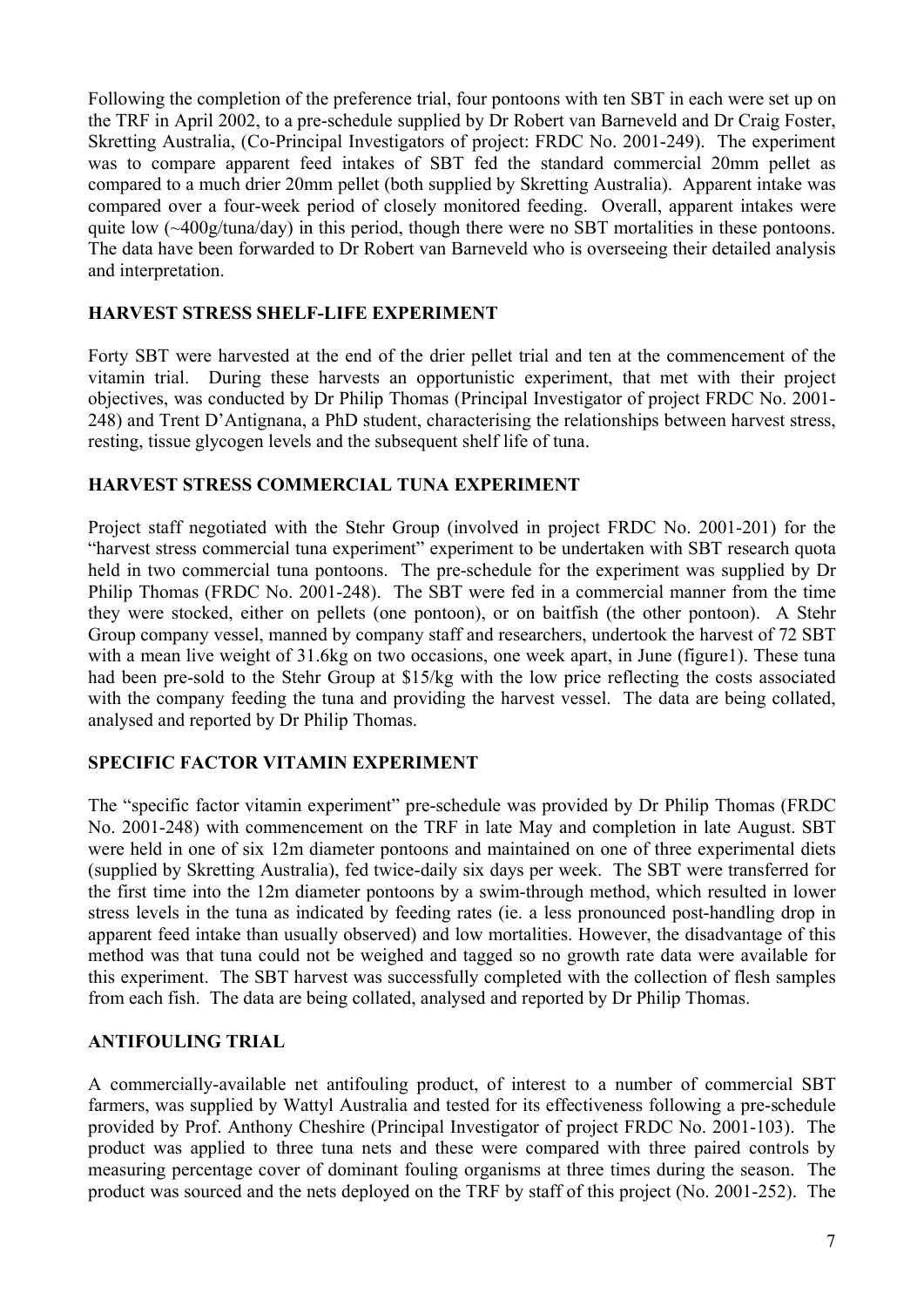diver recording the percent cover also generally operated from a TRF vessel. Data collation, analysis and reporting are being completed by staff from project 2001-103.

# ADDITIONAL SCIENTIFIC SUPPORT

Additionally, three SBT were harvested for samples for Mark Crane, CSIRO (Principal Investigator of project FRDC No. 2001-200) for development of cell lines for virology.

The staff of this project also continued to monitor the Stehr Group-Skretting commercial pilot-scale manufactured feed trials (Hagen Stehr AO, Principal Investigator of project FRDC No. 2001-201) on an ad-hoc basis, with staff observing feeding and recording harvest data as allowed by the company. Data collection, collation, analysis and reporting are being completed by staff from project 2001-201.

Assistance was also provided in terms of vessels and staff for the collection of environmental samples for projects 2001-103 and 2001-104 (Prof. Anthony Cheshire, Principal Investigator of both). Some nutritional and sample submission support was also given to the baitfish project (Mr David Ellis, Principal Investigator of project FRDC No. 2000-221).

# OVERVIEW OF SBT PERFORMANCE ON THE TUNA RESEARCH FARM DURING 2002

# TUNA HARVEST DATA

SBT were harvested from the TRF in May and August 2002 and a further harvest was undertaken in June 2002 of SBT that had been held on the Stehr Group commercial farm. SBT were not tagged so growth of individual fish could not be determined and as such only harvest weights and conditions were recorded.



The first harvest was undertaken at the commencement of the specific vitamin experiment for a baseline assessment of the size and condition of SBT. A total of 47 tuna were harvested in May with a mean whole weight of  $17.1 \pm 2.3$  kg (figure 1) and a condition index of  $18.3 \pm 1.0$  (mean  $\pm$ one standard deviation). The particularly small size of the tuna and low condition index was reflected in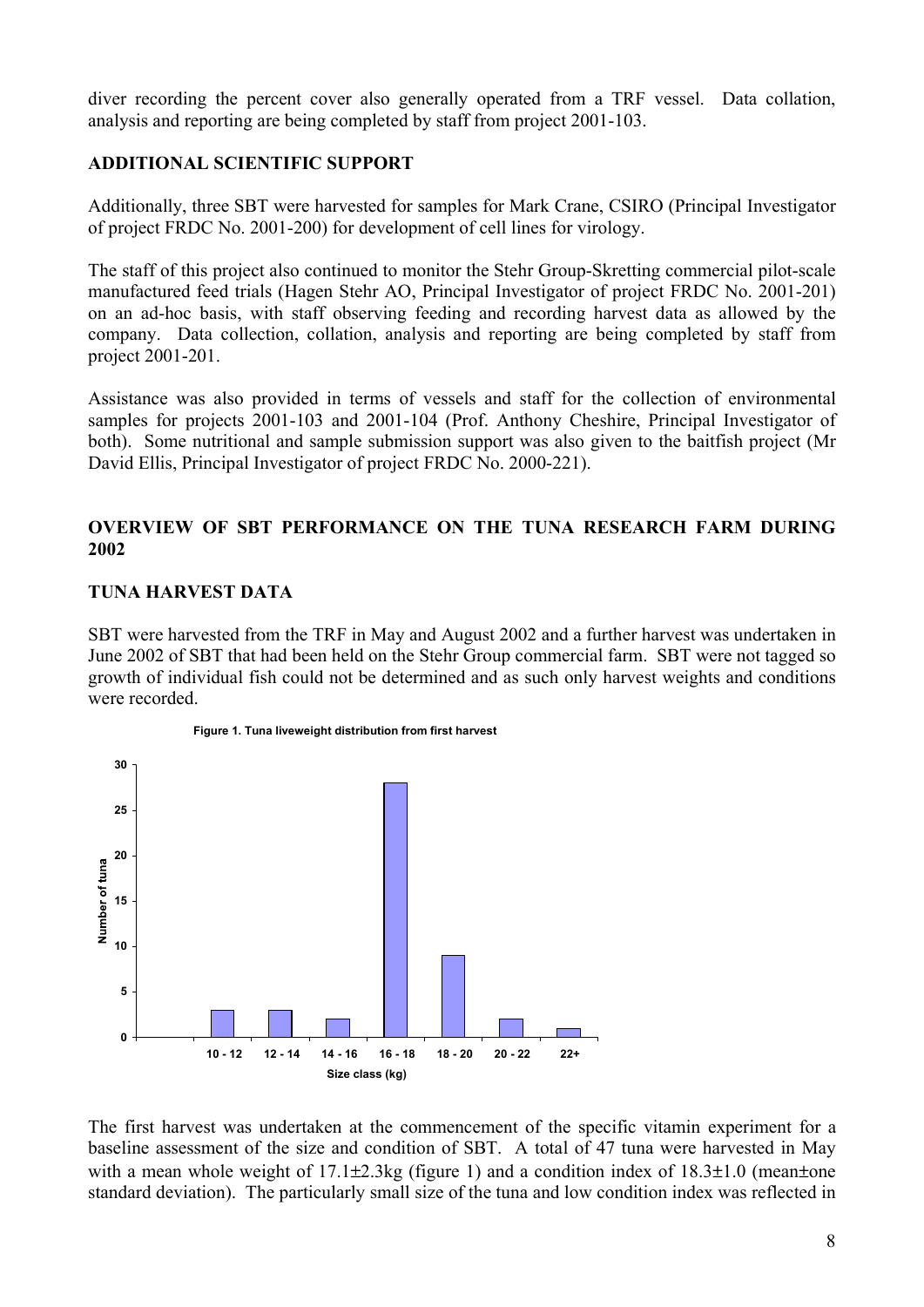the poor prices received at market with a mean under 1000 yen/kg. Almost all the SBT provided to the TRF this year appeared at the time of transfer (by necessity a double transfer into a research holding pontoon) to be substantially smaller than last year, despite a similar initial AFMA determined starting weight (average of only 40 fish from the tow). This apparent initial small size, possibly (fish were not tagged this year to minimise handling stress) slower growth due to the well documented lower summer-autumn water temperatures, and known later conditioning of pellet fed SBT, probably explain the small mean size recorded at this harvest.

Seventy-two SBT were harvested in June from two commercial pontoons for the harvest stresscommercial tuna experiment. These tuna had been maintained by the Stehr Group and were jointly harvested by company employees and research staff. At harvest their mean live-weight was 31.7kg and their mean condition index 23.5. The weight distribution is shown in figure 2. Market price information was not available as these fish were pre-sold to the Stehr Group as part of the agreement to hold the experiment on their commercial SBT farm.



The third major harvest of SBT occurred in August. These were tuna from the specific factor vitamin experiment undertaken on the TRF. These harvested SBT, with a mean weight of 24.4kg and a mean condition index of 23.5 (table 1), were in much better condition than those harvested earlier in the year. They had a similar mean condition index as the commercially grown tuna harvested at this time by the Stehr Group. While growth rate could not be measured, as these tuna were not tagged in this experiment, a condition index such as this suggests good performance. A total of 130 tuna were harvested over two days and the average prices received for these were 2000 yen/kg and 2250 yen/kg for the respective shipments.

| Table 1 August harvest |  |  |
|------------------------|--|--|
|------------------------|--|--|

|                  | Weight          | Length $(m)$    | Condition      |
|------------------|-----------------|-----------------|----------------|
|                  | (kg whole)      |                 | index          |
| $Average \pm SD$ | $24.4 \pm 3.31$ | $1.01 \pm 0.04$ | $23.5 \pm 1.4$ |
| Maximum          | 39.3            | 1.18            | 26.7           |
| Minimum          | 3.4             | 0 87            | 19             |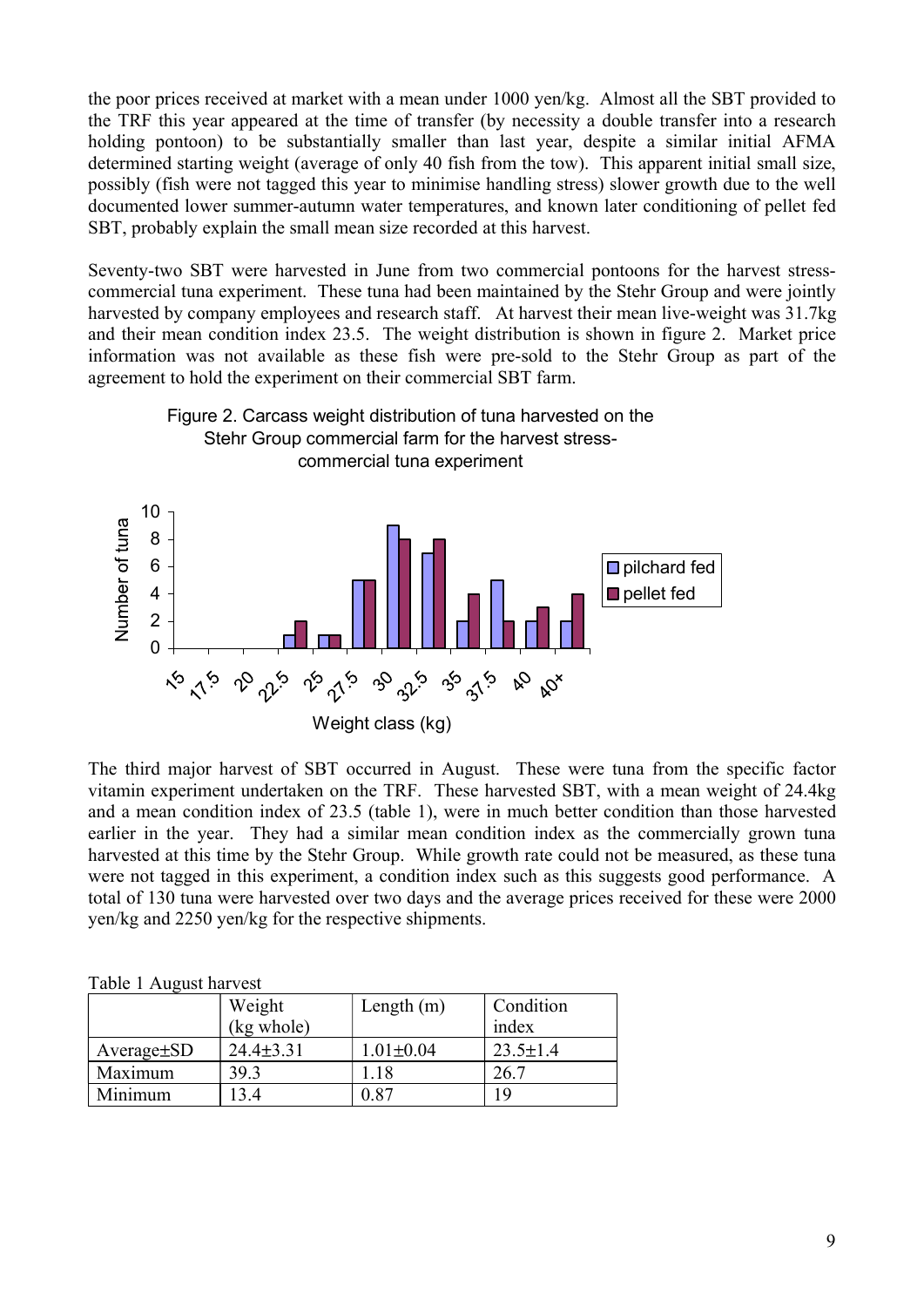#### APPARENT FEED INTAKE

Apparent feed intakes (figure 3) increased rapidly over the first two weeks SBT were held and reached a maximum of 1.25kg/tuna/day at the beginning of April 2002. Apparent intakes then dropped and became much more variable from day to day during April. This variability was particularly evident in the 32m diameter holding pontoon. The low apparent intake values in late April and May reflect that only a single feed was carried out on these days because of poor weather and harvesting activities.



From late May until July apparent feed intake for tuna held in the small (12m diameter) experimental pontoons on the TRF (figure 4) remained relatively stable at 0.5 to 0.7kg/day and vigorous feeding behaviour continued. The four low points on the graph reflect four occasions when rough weather limited feeding to once per day. Despite a substantial drop in water temperature over the whole of this period, only a slight decrease occurred in apparent intake.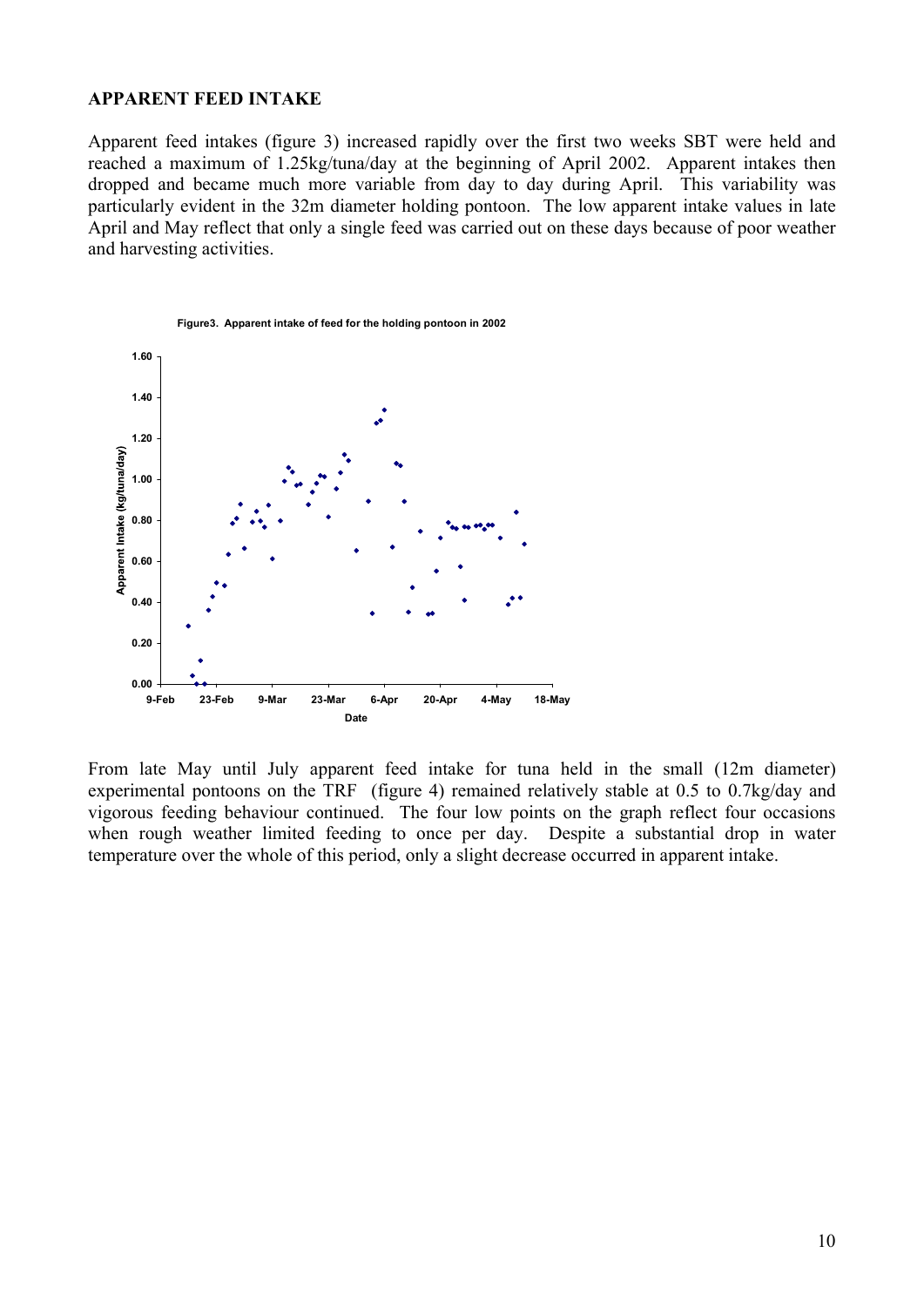

#### Figure 4. Apparent intake of pellets for tuna in 12m pontons

#### FISH HEALTH

While water temperature declined over the farm season, other water quality parameters remained optimal. Dissolved oxygen one of the most critical parameters remained above 94% saturated at all measurement times. Moderately elevated cell counts (500 cell/L) of the potentially toxic algae, *Chattonella marina*, were recorded in Boston Bay and around the lease site in April  $-$  May 2002, but the level remained lower than those reported to cause fish deaths.

There were two primary causes of abnormal fish mortality in 2002. The first was due to attacks by New Zealand fur seals, which caused significant losses very early in the season and from one pontoon immediately prior to the final harvest. Further seal attacks were minimised by installing an electric fence on the pontoons.



High mortalities, not directly caused by seals, were experienced in late March - early April 2002 and autopsies were conducted on four of these SBT by IDEXX VPS (Veterinary Pathology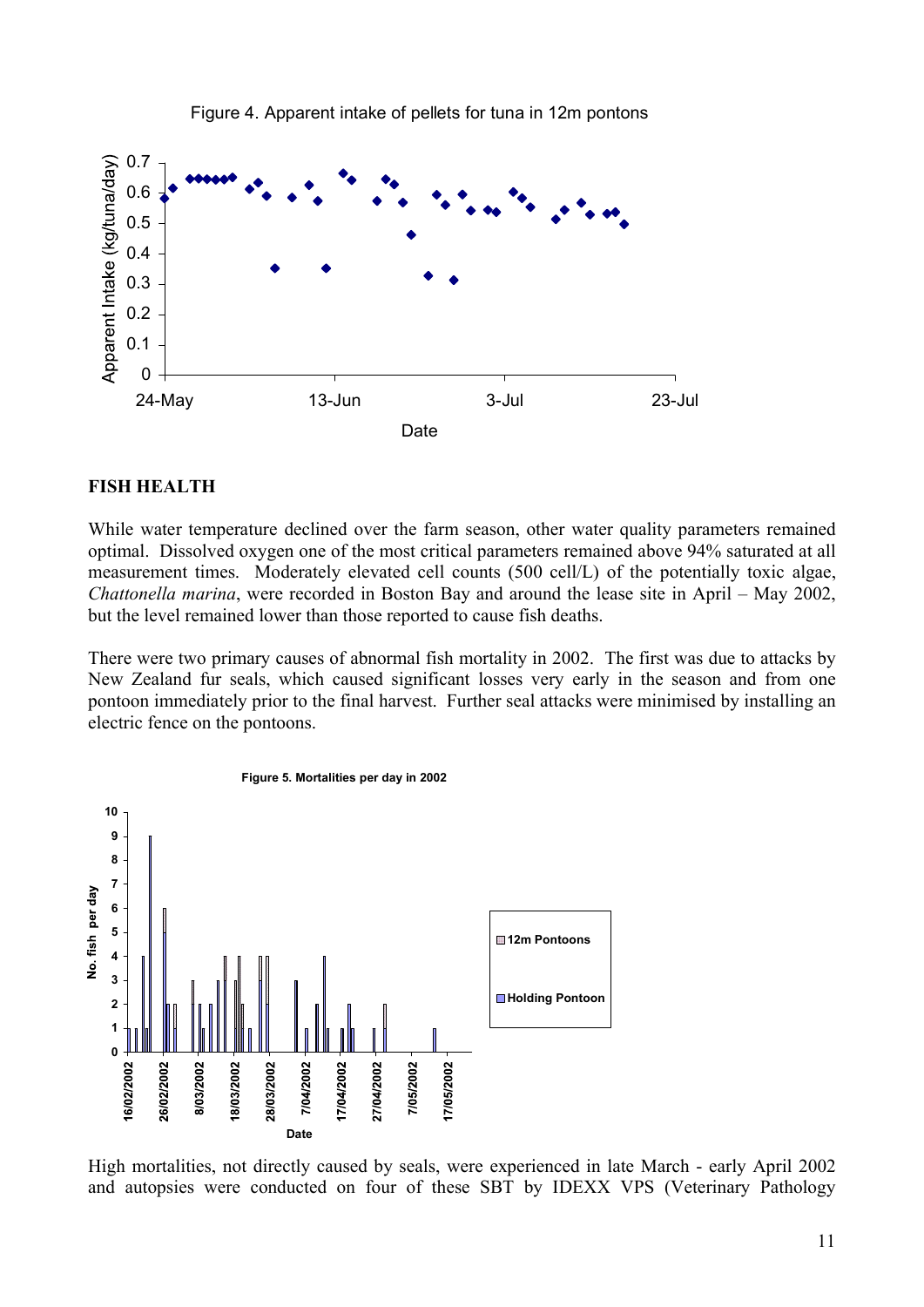Services). These autopsies revealed high levels of *Photobacterium damselae* (sn *Vibrio damselae*) in the kidneys and other internal organs. This is a widespread organism, which has been involved in aquaculture fish deaths in a number of countries, but is probably a secondary infection triggered by stress in the SBT. During this period of high mortality feed intakes became much more variable from day to day. By May, mortalities had ceased.

# BENEFITS:

The TRF provides a high quality and cost-effective way of maintaining live SBT for the SBT Aquaculture Subprogram, for component experiments of current projects focussed on the environment, nutrition and product quality. It removes duplication of services and infrastructure and provides for increased collaboration and communication. The research on the TRF, and activities on and around commercial farms, also maintain a pool of staff with scientific and technical experience with SBT. The existence of these staff also allows the Subprogram to utilise the expertise of Principal Investigators who are leaders in their disciplines, but who are not located in Port Lincoln or do not have direct field experience in handling live tuna.

Results from experiments conducted on the TRF have directly benefited the tuna industry. Developments in nutrition have supported the development of a commercial pelleted feed, which will provide a more secure and efficient feed source in the long term. Research into product quality will benefit the industry by providing a competitive advantage in the market against overseasfarmed tuna. The environmental research has supported industry applications for lease sites and is vital for ongoing support by state regulatory authorities.

# FURTHER DEVELOPMENT (FRDC PROJECT NO. 2002/249):

## PREPARATION FOR 2003

A draft Annual Operating Plan for the research services group and TRF was prepared for 2003. As part of the proposal approved by the SBT Aquaculture Subprogram Steering Committee, the TRF will be relocated to waters seaward and outside Boston Bay. This move, and the future involvement of an experienced ex-commercial farm manager (Mr David Ellis, Fishing Industry Services), are expected to significantly improve growth and survival of SBT.

The relocation has also had significant implications in regard to project infrastructure. Following advice from Mr David Ellis, research farm anchors, pontoons and nets have been upgraded or replaced to meet the conditions of a more wave-exposed site. Protection against seals has also been improved.

SARDI has purchased a larger vessel to operate safely in more wave-exposed water. The Breakwater Bay is a 14.5m long steel hull, former crayfishing vessel. Its larger size and greater stability will allow the project to operate in the rougher conditions.

## PLANNED OUTCOMES:

The project program was successfully completed as outlined in the Annual Operating Plan. Seven Tuna-briefs (short industry targeted newsletters) were distributed by the project in collaboration with the relevant project Principal Investigators, to inform the tuna industry of research being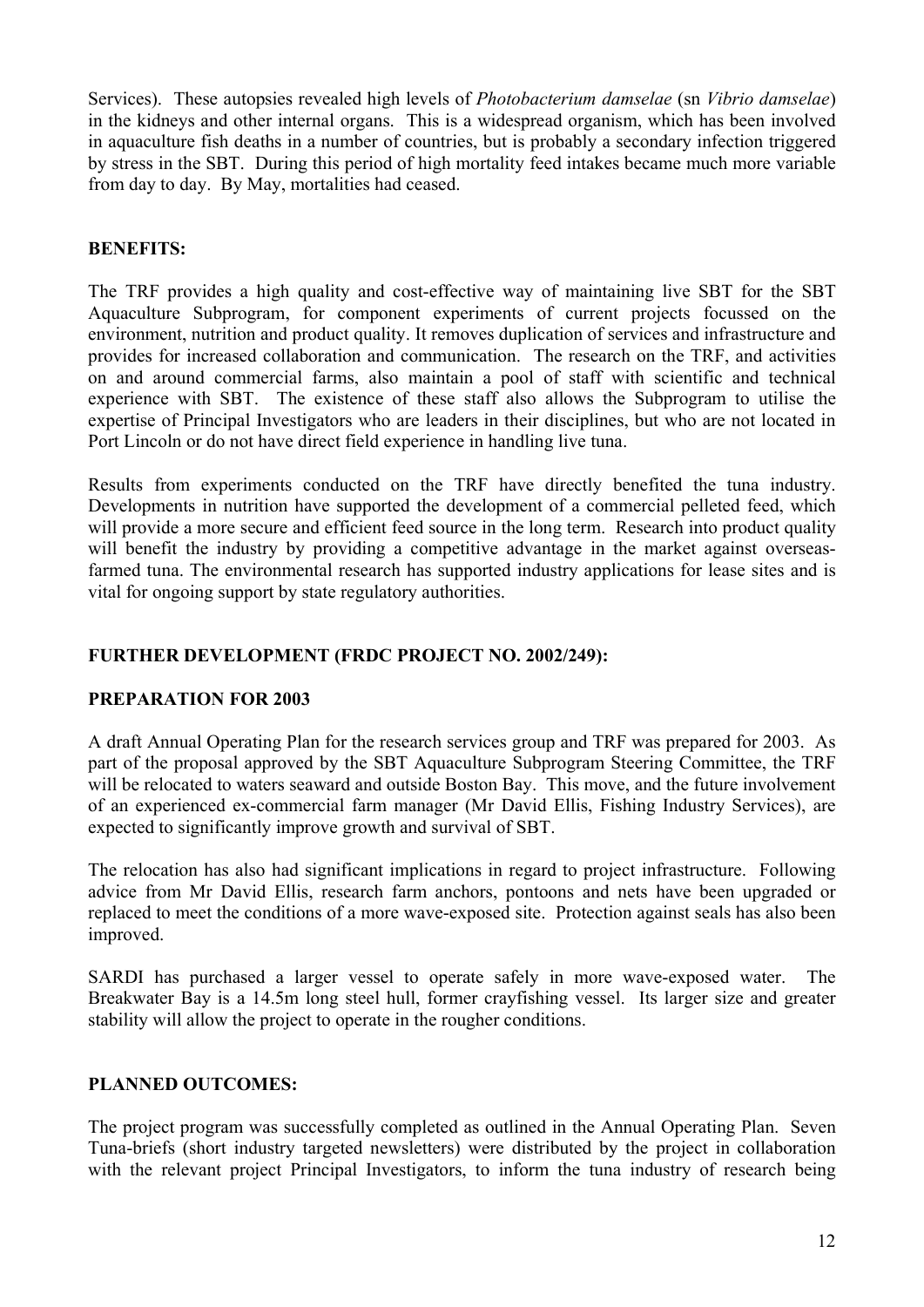undertaken. More detailed outcomes of the experiments conducted on the TRF will be included in the final reports of the associated projects.

# CONCLUSION:

This project provided useful research support to a range of projects managed through the SBT Aquaculture Subprogram, and did this in an efficient and cost effective manner. Increased industry involvement in the project, as described in the further developments section, is likely to lead to increased industry support and improved outcomes. Closer industry collaboration will also facilitate faster uptakes of research findings.

# **REFERENCES**

Econsearch Pty Ltd. 1999. The Economic Impact of Aquaculture in the Eyre Peninsula Region and South Australia, 1998/99. Prepared for Aquaculture Group, Primary Industries and Resources South Australia November 1999.

Knight, M., Tsolos, A. & Doonan, A., 2002. South Australian fisheries and aquaculture information and statistics report. South Australian Research and Development Institute, Henley Beach. SARDI Research Report Series No.52.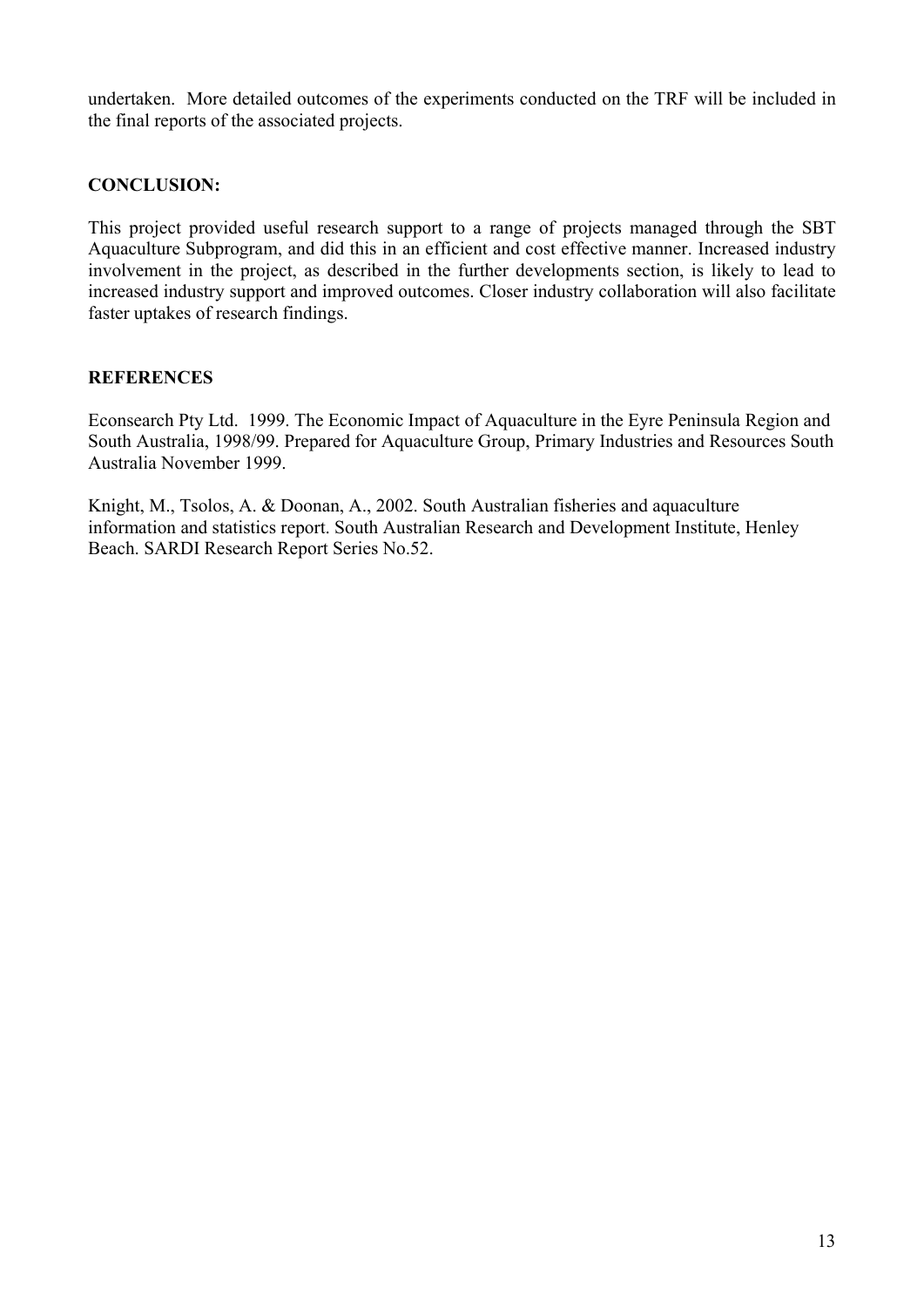# APPENDIX 1

# INTELLECTUAL PROPERTY:

No specific outcomes of this research project have been identified to represent intellectual property. However, the experience gained by staff, in managing and researching live SBT and maintaining the associated infrastructure and equipment, is recognised to be of considerable importance to the success of future research projects (loss of past staff has occasionally caused significant set-backs to projects).